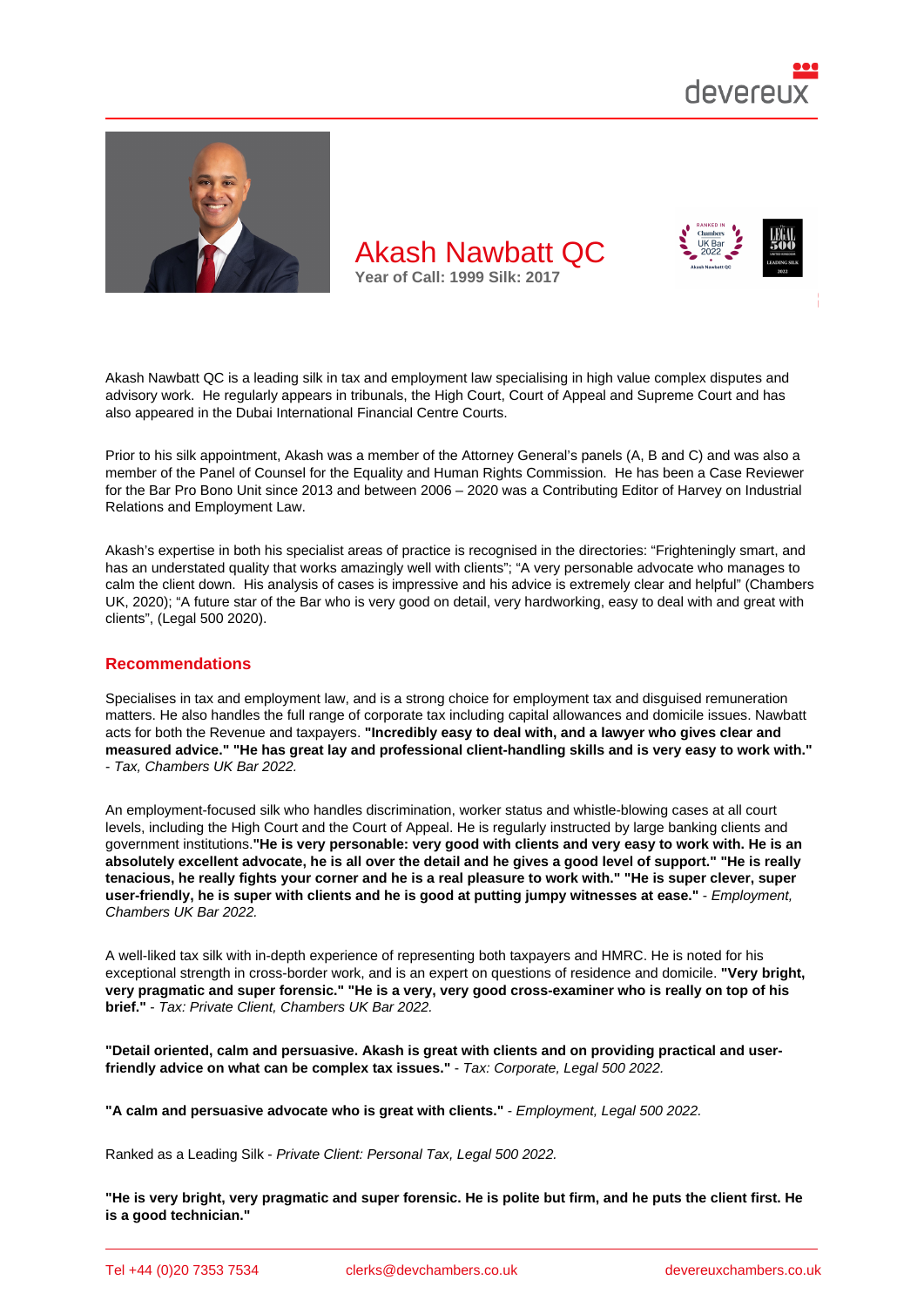"A n extremely polished advocate for clients." - Tax: Private Client, Chambers High Net Worth 2021.

"Shows a great willingness to get to grips with the issues, and is very personable and diligent." - Tax, Chambers UK Bar 2021.

"His attention to detail on the facts is fantastic and he is thoroughly nice." "He is brilliant at crossexamining and analysing the documents." Advised HMRC in Hargreaves v HMRC, a residence appeal brought by the owner of Matalan - Private Wealth: Tax - UK, Chambers Global 2021 & Tax: Private Client, Chambers UK Bar 2021.

"He's very good on complex legal arguments, innovative in his approach and has in-depth knowledge." "He's seriously outstanding in tax and employment crossover cases." - Employment, Chambers UK Bar 2021.

"Very hardworking and diligent, and invests the time to understand matters in depth. He also handles clients well and is an excellent advocate." - Employment, Legal 500 2021.

Akash Nawbatt QC is well known for his work with HMRC. He also has expertise handling private client tax matters. A fellow barrister notes: "Akash is very good; he is one of the Revenue's go-to silks. His attention to detail on the facts is fantastic and he is thoroughly nice." "He is really brilliant; you cannot fault him," says one interviewee, while another industry source says: "He is brilliant at cross-examining and analysing the documents." - Tax (Private Client), Chambers High Net Worth 2020.

'HMRC's top choice for residence and domicile matters.' - Private Client: Personal Tax, Legal 500 2021.

'A popular and long-standing choice for HMRC.' - Tax: Corporate, Legal 500 2021.

"Great and his attention to detail is excellent." "He's excellent not only in technical tax matters but also where there's a judicial review piece of litigation which engages public law." - Tax, Chambers UK 2020.

"Frighteningly smart, and has an understated quality that works amazingly well with clients." "A highly persuasive advocate." Represented Pimlico Plumbers in a test case determining the employment status of the plumbers engaged by the firm - Employment, Chambers UK 2020.

"A very personable advocate who manages to calm the client down. His analysis of cases is impressive and his advice is extremely clear and helpful." "He's got a great mind. His ego never gets in the way and he's a pleasure to work with." Advised HMRC in Charman v HMRC, a multimillion-pound residence appeal involving one of the leading figures in the international insurance and reinsurance market. - Tax: Private Client, Chambers UK 2020.

"A future star of the Bar who is very good on detail, very hardworking, easy to deal with and great with clients." - Employment, Legal 500 2020.

"Particularly strong on issues of public law as applied in a tax context." - Tax: Corporate, Legal 500 2020.

"He has a track record in employment law in free zones." Akash Nawbatt QC is particularly noted for handling cases concerning the system of penalties for late payments to employees under DIFC employment law. - Commercial, Legal 500 United Arab Emirates (English Bar) 2020.

'A good advocate.' - Commercial, Legal 500 United Arab Emirates (English Bar) 2019.

"He has great attention to detail and he is great to work with." "He gives calm, sensible and commercial advice and he is always thinking ahead in terms of strategy." Acted in Guiney v Intel, whistle-blowing and discrimination proceedings brought by a senior sales executive against senior managers of the technology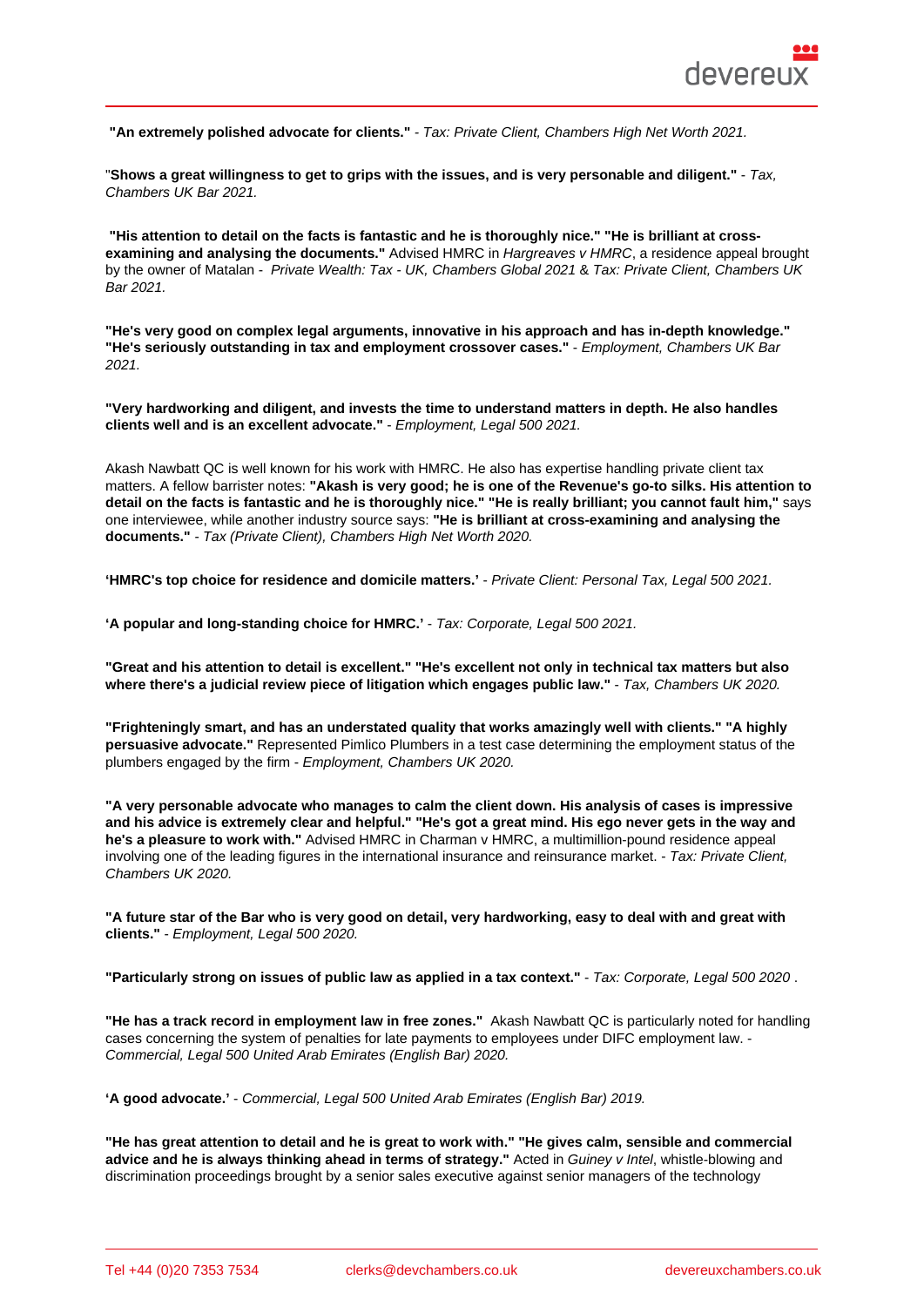company. - Employment, Chambers UK Bar 2019

A respected member of the Tax Bar who is well known for his work representing either HMRC or the taxpayer. He is particularly expert in matters concerning residence and domicile. "He is a fearsome cross-examiner and I have suffered at his hands quite a lot. He is someone to be reckoned with; if you have him on the other side you need to be well prepared." - Tax: Private Client, Chambers UK Bar 2019

"A fearsome cross-examiner," who "really gets to grips with the detail of a case." Successfully represented HMRC in a USD300 million dispute with Marathon Oil concerning the construction of Section 164 of the Capital Allowances Act 2001. - Tax, Chambers UK Bar 2019

'A tenacious advocate who has taken the jump to silk in his stride.' - Employment, Legal 500 2019

'His technical knowledge is first rate.' - Private Client: Personal Tax, Legal 500 2019

'Excellent legal analysis and advocacy.' - Tax (Corporate), Legal 500 2019

Akash Nawbatt QC is well regarded for his work in representing both HMRC and private clients in tax disputes. "He is superb and his client care is very good; he's very responsive and very sensitive to clients who are getting bad news," says an interviewee. "He is a fearsome cross-examiner and I have suffered at his hands quite a lot," reports a fellow barrister, adding: "He is someone to be reckoned with; if you have him on the other side you need to be well prepared." - Tax (Private Client), Chambers High Net Worth 2018

Newly appointed silk who handles discrimination and whistle-blowing cases at all court levels, including the High Court and the Court of Appeal. He is regularly instructed by large banking clients and governmental institutions. "An exceptionally bright and hard-working advocate. He is incredibly personable and fast on his feet. His ever-growing reputation and talent has been recognised in his recent promotion to QC. He is one of the leading silks of the future." Represented Pimlico Plumbers in a test case involving the employment status of the plumbers engaged by Pimlico. - Employment, Chambers UK 2018

"Expert at cross examination." Acted in Charman v HMRC, judicial review proceedings challenging the Tax Dispute Resolution Board's refusal to approve a multimillion-pound settlement recommended by the HMRC's inspectors handling the case. - Tax, Chambers UK 2018

"A favourite corporate tax barrister among solicitors." - Tax (Corporate), Legal 500 2017

"An impressive trial lawyer, who easily navigates fact-heavy cases and cross-examination." - Tax (Private Client), Legal 500 2017

"An extremely proficient advocate." - Employment, Legal 500 2017

"Has an agile legal mind and is a very confident and measured advocate." - Tax, Chambers UK 2017

Handles discrimination and whistle-blowing cases at all court levels, including the High Court and the Court of Appeal. He is regularly instructed by large banking clients and governmental institutions. Clients are impressed with his tribunal skills, noting his diligent and personable approach."He quickly grasps what the case is about and is insightful, technically strong and very client-friendly ." "He is extraordinarily bright and very easy to work with - clients love him as he always puts the client at ease ... "Instructed in Chu and Others v British Airways, a complex group race and age discrimination case brought by Hong Kong cabin crew surrounding the retirement age within British Airways. - Employment, Chambers UK 2017.

#### **Employment**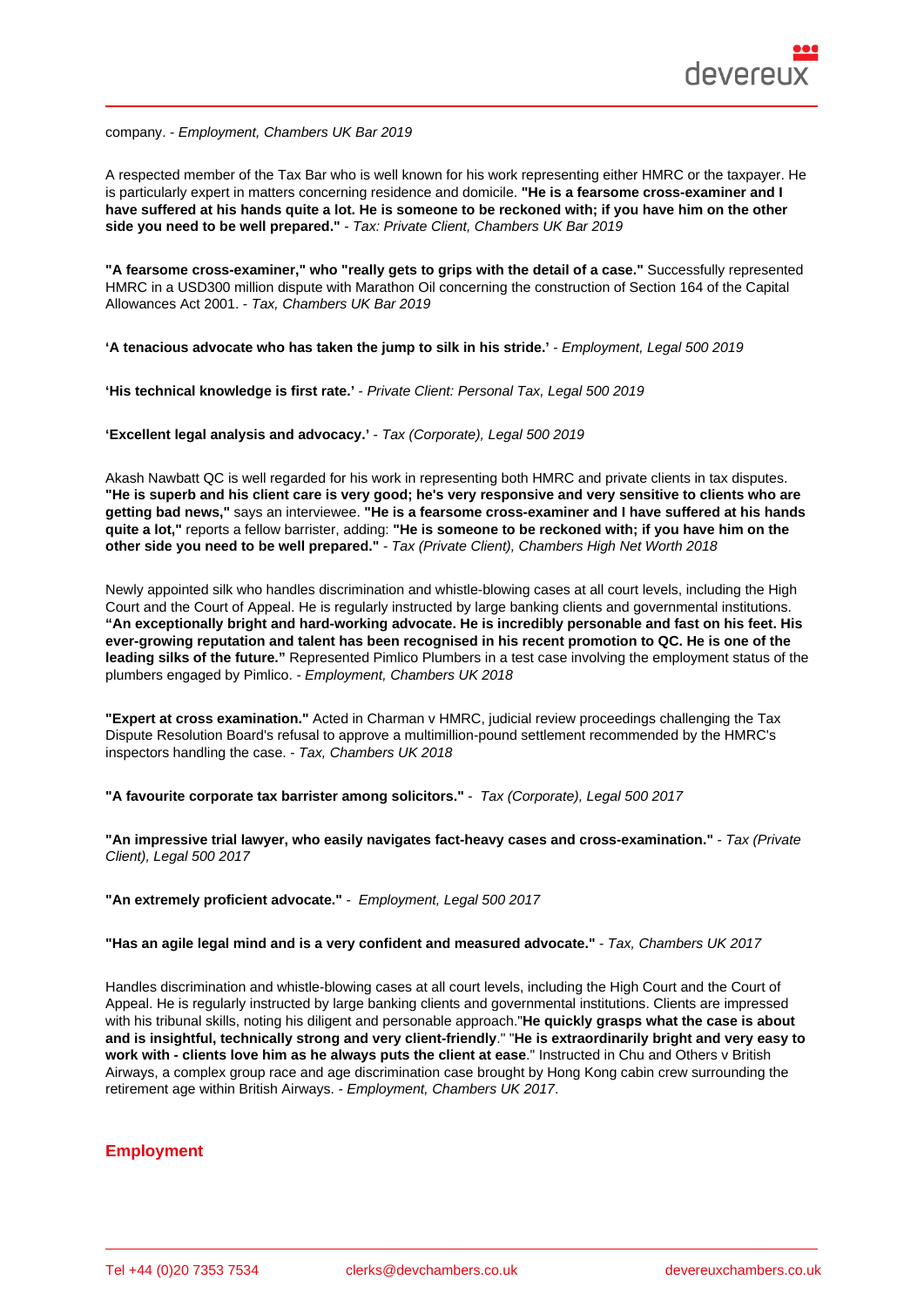Akash specialises in high value discrimination and whistleblowing cases and complex contractual disputes ranging from remuneration issues, the enforcement of restrictive covenants and claims of inducing breaches of contract, fiduciary duty and confidence. Akash also has particular experience in dealing with issues of employment and worker status in both the employment and tax tribunals and frequently advises on the taxation of all aspects of employee remuneration (including National Minimum Wage issues).

Significant recent cases include:

- HMRC v Professional Game Match Officials Ltd (2020) acting in first instance and appellate proceedings concerning the employment status of professional football referees.
- Lee v UBS (2020) acted for UBS in high value discrimination claim involving issues of territorial jurisdiction.
- ED&F Man v Hussain and others (2019) acted in the Dubai International Financial Centre Courts in respect of claims for breach of post-termination restraints and conspiracy.
- Pimlico Plumbers v Smith [2018] UKSC 29 leading case on worker status; appeared in ET, EAT, Court of Appeal and Supreme Court.
- British Airline Pilots Association v British Airways Cityflyer Ltd [2018] EWHC 1889 High Court application for interim declaration in respect of alleged breach of contracts of employment.

### Tax

Akash Nawbatt has extensive experience of advising and representing HMRC and taxpayers in tax disputes before the Tax Tribunals, the High Court, Court of Appeal, House of Lords and the Supreme Court.

Akash has particular expertise in and has appeared in many of the leading tax cases on domicile, individual, corporate and treaty residence, the correct tax treatment of employment income (including IR35 and the Managed Service Companies legislation) and the DOTAS regime. He also has significant experience of cases involving the cross over between public law and tax.

Significant recent cases include:

- Fowler v HMRC (2020) Supreme Court case on the correct interpretation and application of the employment article of the UK / South Africa DTC.
- HMRC v Hicks [2020] STC 254 Upper Tribunal decision on the correct construction and application of the conditions for making discovery assessments.
- Development Securities Plc v HMRC (2020) leading case concerning the correct application of the principles of corporate residence (Court of Appeal hearing listed for October 2020).
- R (Derry) v HMRC [2019] STC 926 Supreme Court decision on the correct statutory enquiry procedure for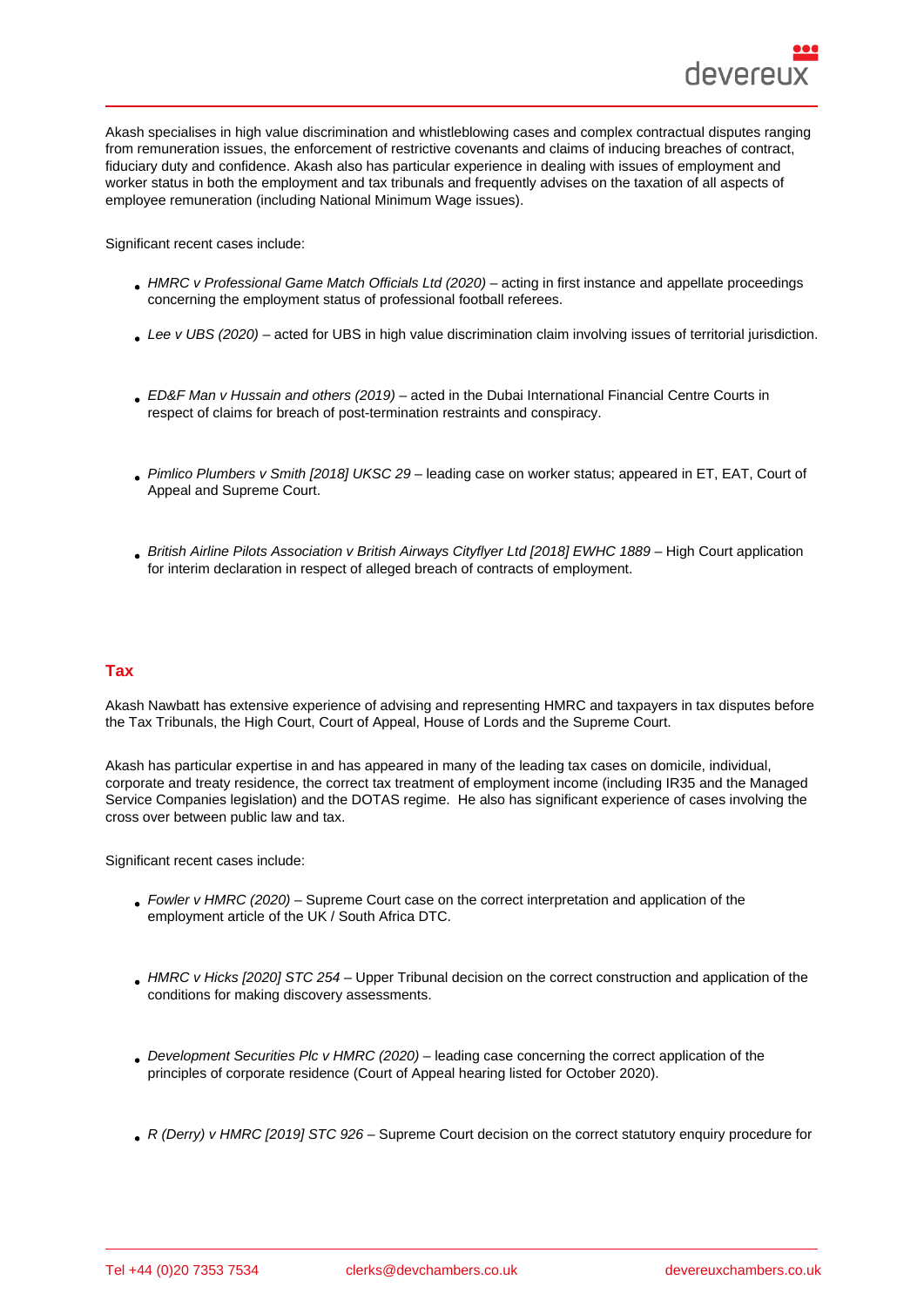share loss relief claims.

- Hull City AFC (Tigers) Ltd v HMRC [2019] UKFTT 227 Leading case on the correct approach to the tax treatment of image rights payments.
- Christianuyi Ltd v HMRC [2019] 1 WLR 5272 Court of Appeal decision on the correct interpretation and application of the Managed Service Companies legislation.

### Off-payroll working (IR35)

Akash has extensive experience of advising on and acting in cases concerning the correct tax treatment of employment income.

He has appeared in a number of the leading cases on IR35 including:

- Big Bad Wolf v HMRC [2019] UKUT 121
- HMRC v Larkstar Data Ltd [2008] EWHC 3284 (Ch)
- Future Online Ltd v Foulds [2004] EWHC 2597 (Ch)
- Usetech v Young [2004] EWHC 2248 HC

Akash also has significant expertise in employment status (having acted at all levels up to and including the Supreme Court in Smith v Pimlico Plumbers [2018] UKSC 29) and the managed service company legislation (having acted in Christianuyi v HMRC [2019] EWCA Civ 474 and R (PML) v HMRC [2018] EWCA Civ 2231).

#### Investigations

Akash has dealt with numerous investigations, stemming from harassment accusations through to allegations of bulling by senior employees at multi-national companies. Akash has worked on internal investigations in the financial sector arising out of FCA investigations and criminal proceedings and also has experience of employment cases arising out of FCA FX investigations.

#### Appointments

2022 - Appointed Recorder

February 2017 - Appointed QC

2013 - Junior Counsel to the Crown (A Panel)

2008 - Junior Counsel to the Crown (B Panel)